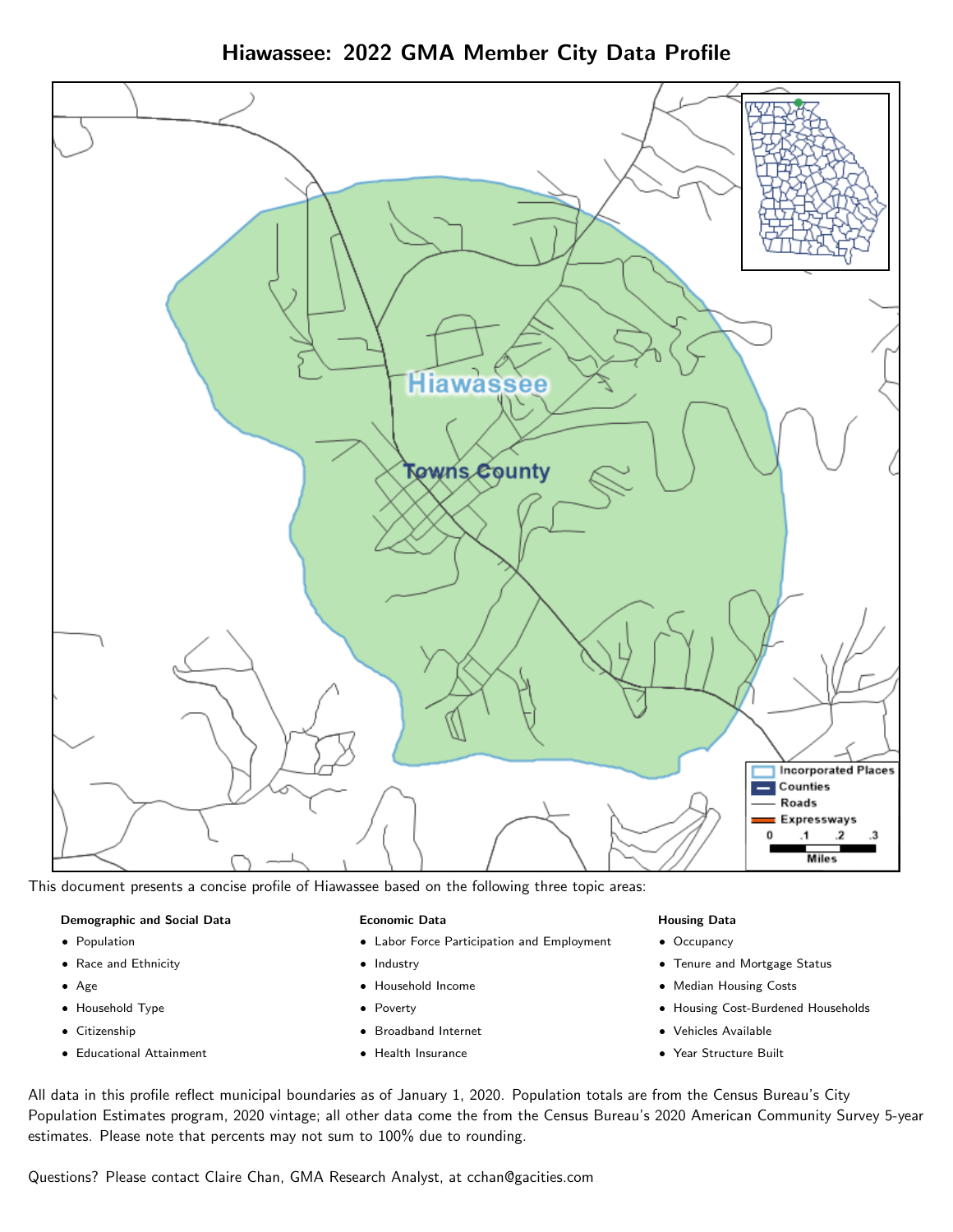# Hiawassee: Demographic and Social





**Citizenship** 

Age



Source: American Community Survey, 2020 5-year estimates, table B05002 Source: American Community Survey, 2020 5-year estimates, table B15002

Race and Ethnicity



Source: U.S. Census Bureau, City Population Estimates, 2020 vintage Source: American Community Survey, 2020 5-year estimates, table B03002

## Household Type



Source: American Community Survey, 2020 5-year estimates, table B01001 Source: American Community Survey, 2020 5-year estimates, table B11001

### Educational Attainment



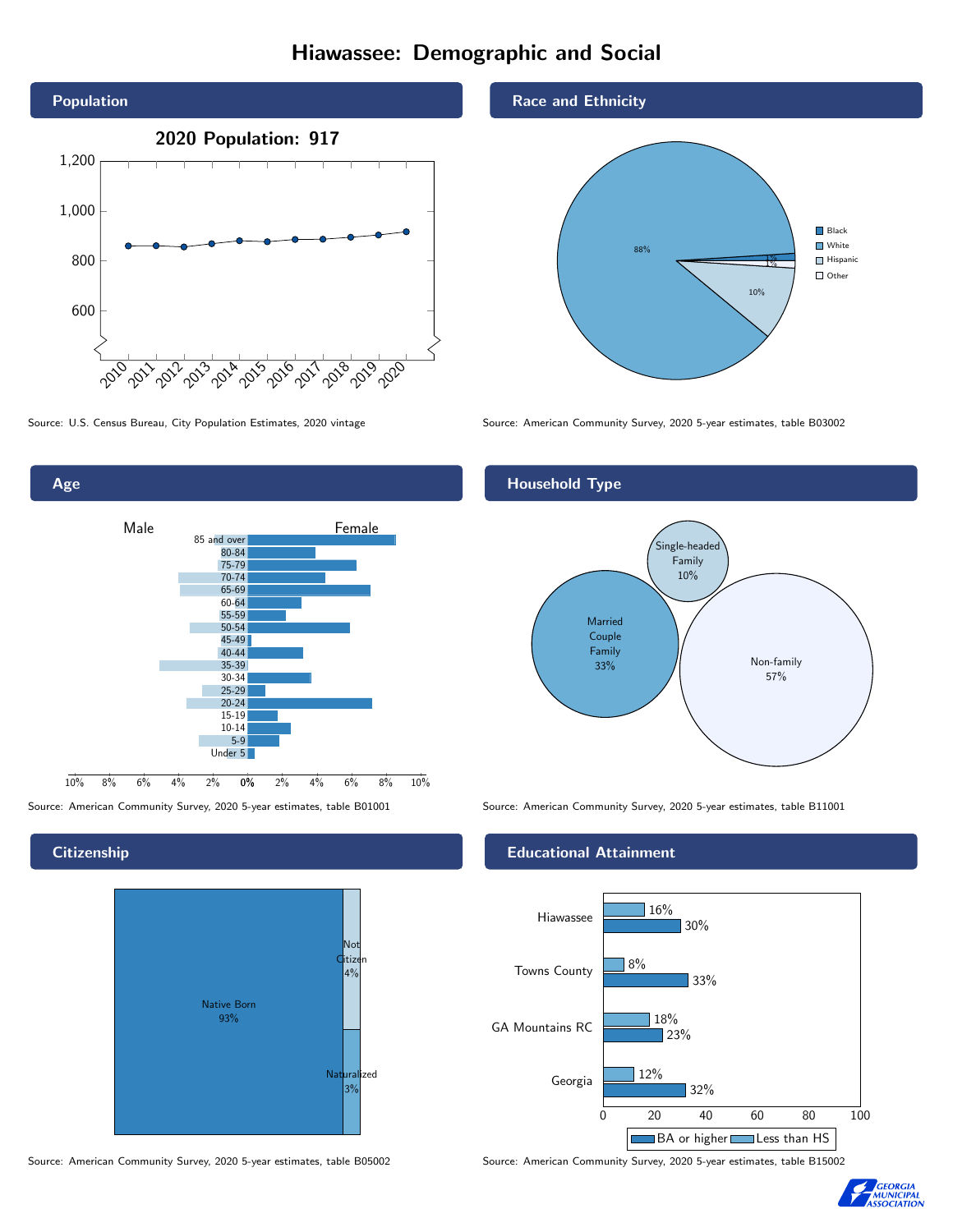# Hiawassee: Economic



Source: American Community Survey, 2020 5-year estimates, table B23001 Note: Unemployment rate is based upon the civilian labor force.





Source: American Community Survey, 2020 5-year estimates, tables B19013 and B19025 Source: American Community Survey, 2020 5-year estimates, table B17010



Source: American Community Survey, 2020 5-year estimates, table B28002 Source: American Community Survey, 2020 5-year estimates, table B18135

Industry

| Agriculture, forestry, fishing and hunting, and mining      | $3\%$ |
|-------------------------------------------------------------|-------|
| Construction                                                | 12%   |
| Manufacturing                                               | $2\%$ |
| <b>Wholesale Trade</b>                                      | 3%    |
| Retail Trade                                                | 3%    |
| Transportation and warehousing, and utilities               | 16%   |
| Information                                                 | $1\%$ |
| Finance and insurance, real estate, rental, leasing         | $0\%$ |
| Professional, scientific, mgt, administrative, waste mgt    | $0\%$ |
| Educational services, and health care and social assistance | 22%   |
| Arts, entertainment, recreation, accommodation, food        | 19%   |
| service                                                     |       |
| Other services, except public administration                | $1\%$ |
| Public administration                                       | 19%   |

Source: American Community Survey, 2020 5-year estimates, table C24030





## **Health Insurance**